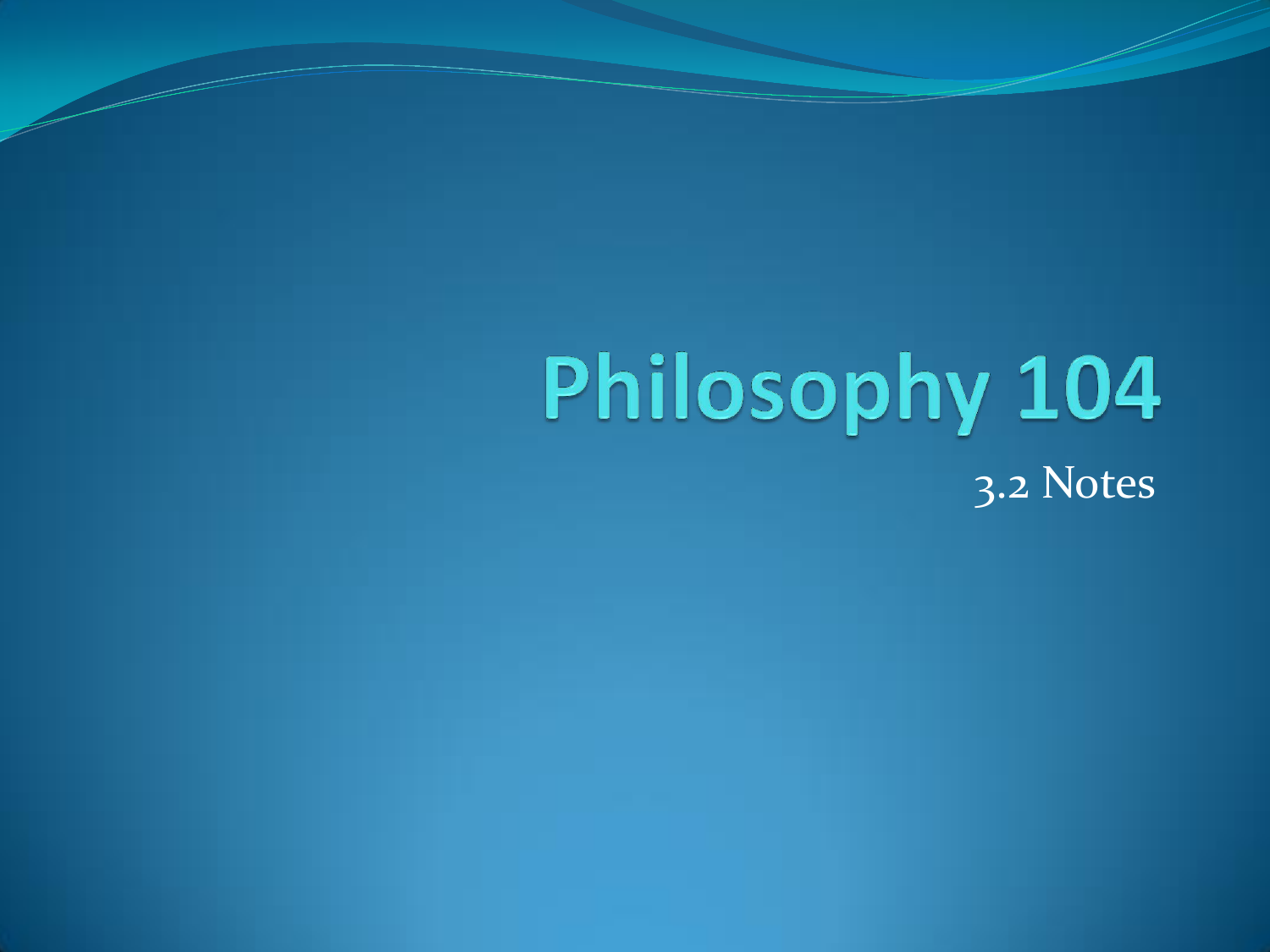#### Evaluative language:

- A word or phrase is evaluative if it is either:
	- Prescriptive: prescribes (recommends or discommends) some action.
	- Emotive: expresses a subjective evaluation of the goodness/badness/rightness/wrongness of what it modifies.
		- This is not to be confused with expressing a preference. There is a difference between saying "I like that singer" and "That singer is a good singer". The second is evaluative in the way in which we are interested, the first is not.
		- We are only interested in evaluative language insofar as it is a part of a conversational act.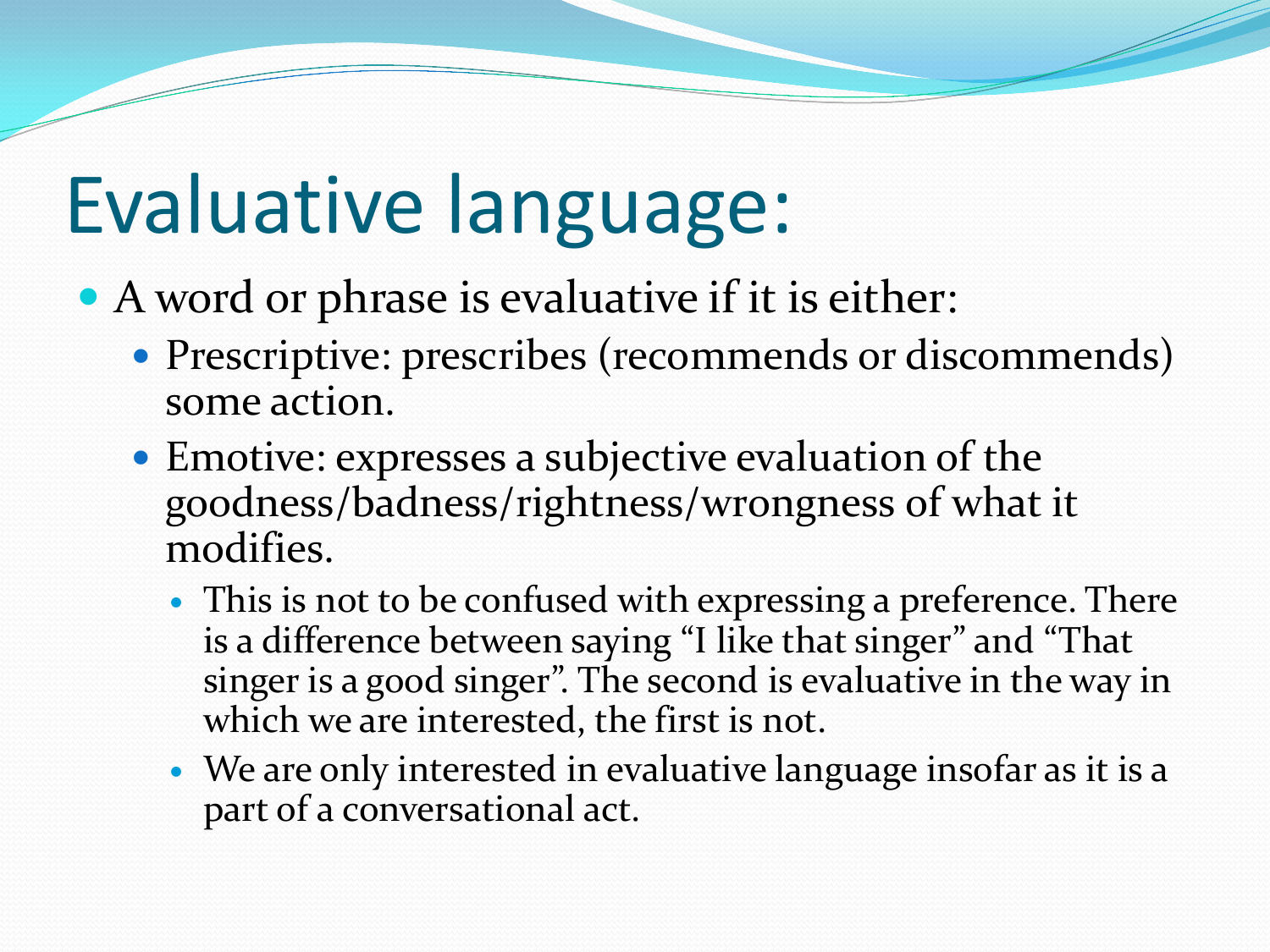#### Evaluative Language

 Evaluative language implies either a conformity with some set of standards (for goodness/rightness/to-bedoneness) or a violation of such standards (for badness/wrongness/not-to-be-doneness)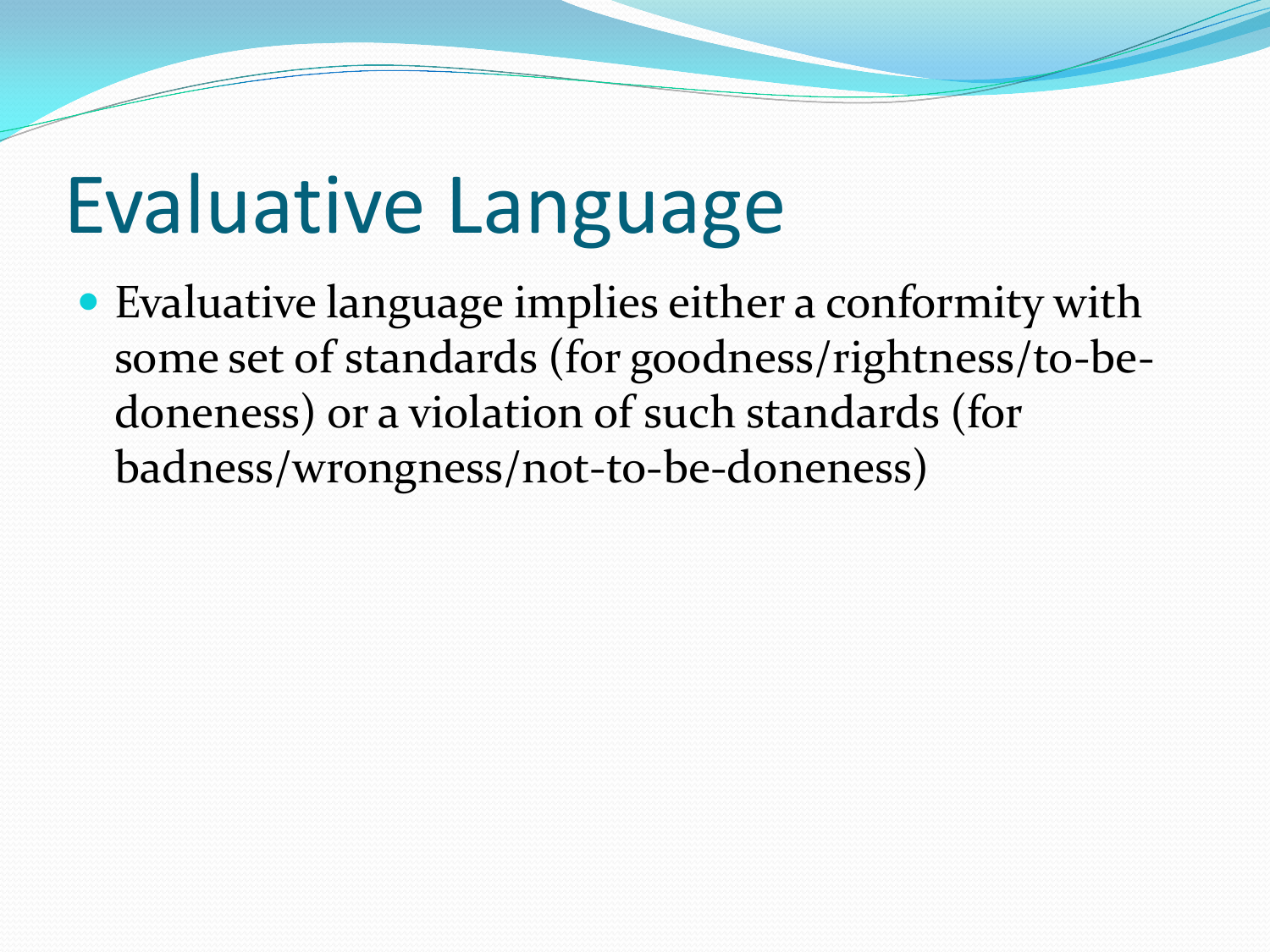#### Standards

- Becoming clear on what standards underlie each use of an evaluative term is the single most important and most overlooked part of value debate.
- Consider: what makes a good (or bad)...
	- Baseball player?
	- Automobile?
	- Person?
	- $\bullet$  Cat?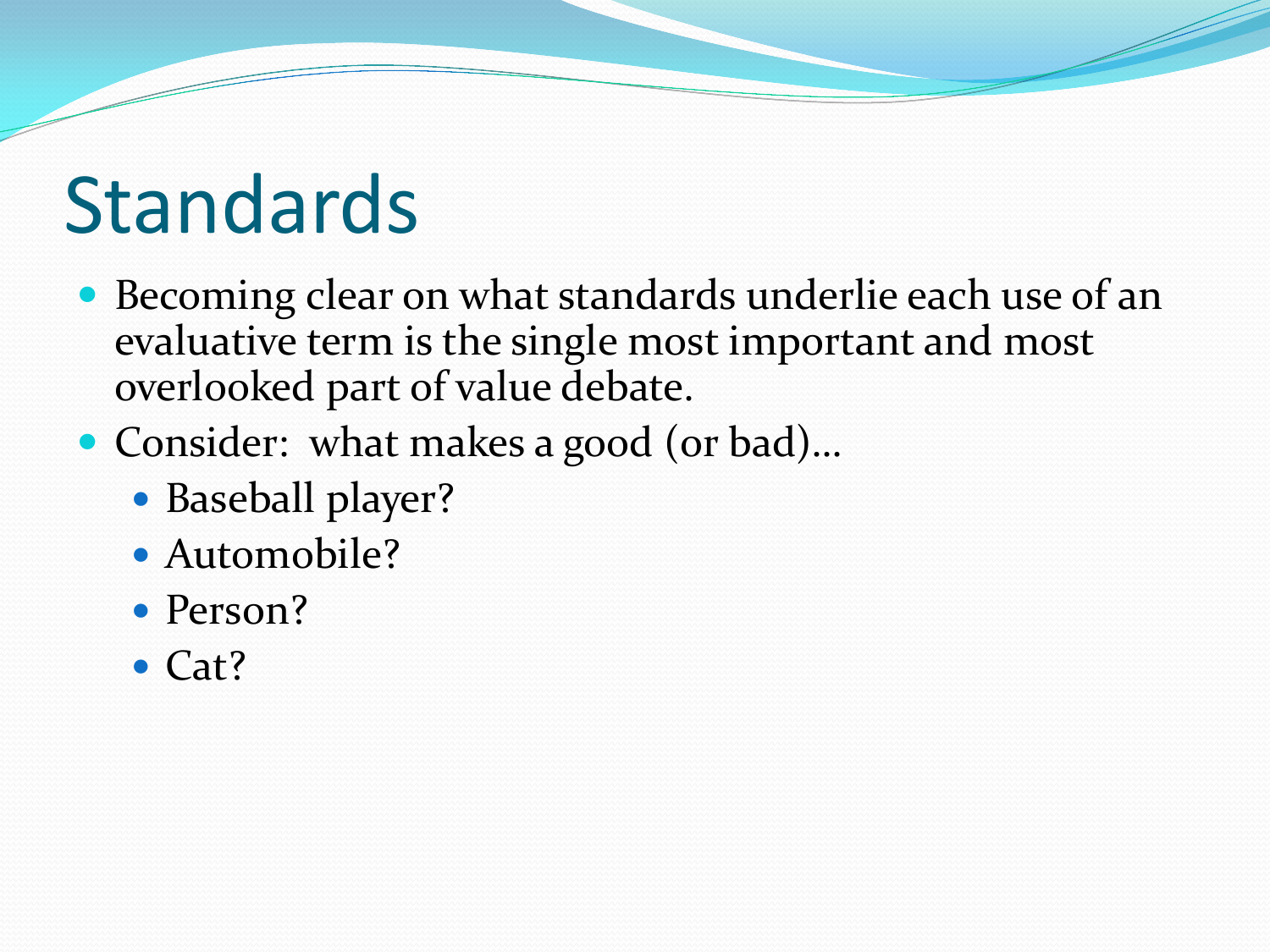#### Evaluative Disagreements

- There are two kinds of evaluative disagreements:
	- Two people may disagree on the appropriate evaluative standards to be applied in some particular case. (e.g. is fuel-efficiency or power more important in an automobile?)
	- Two people who agree on the standards may disagree as to whether a particular thing meets or does not meet the standards (e.g. Bob and Joe agree that leadership is the most important part of being a good shortstop, but disagree on whether Cal Ripken was a good leader)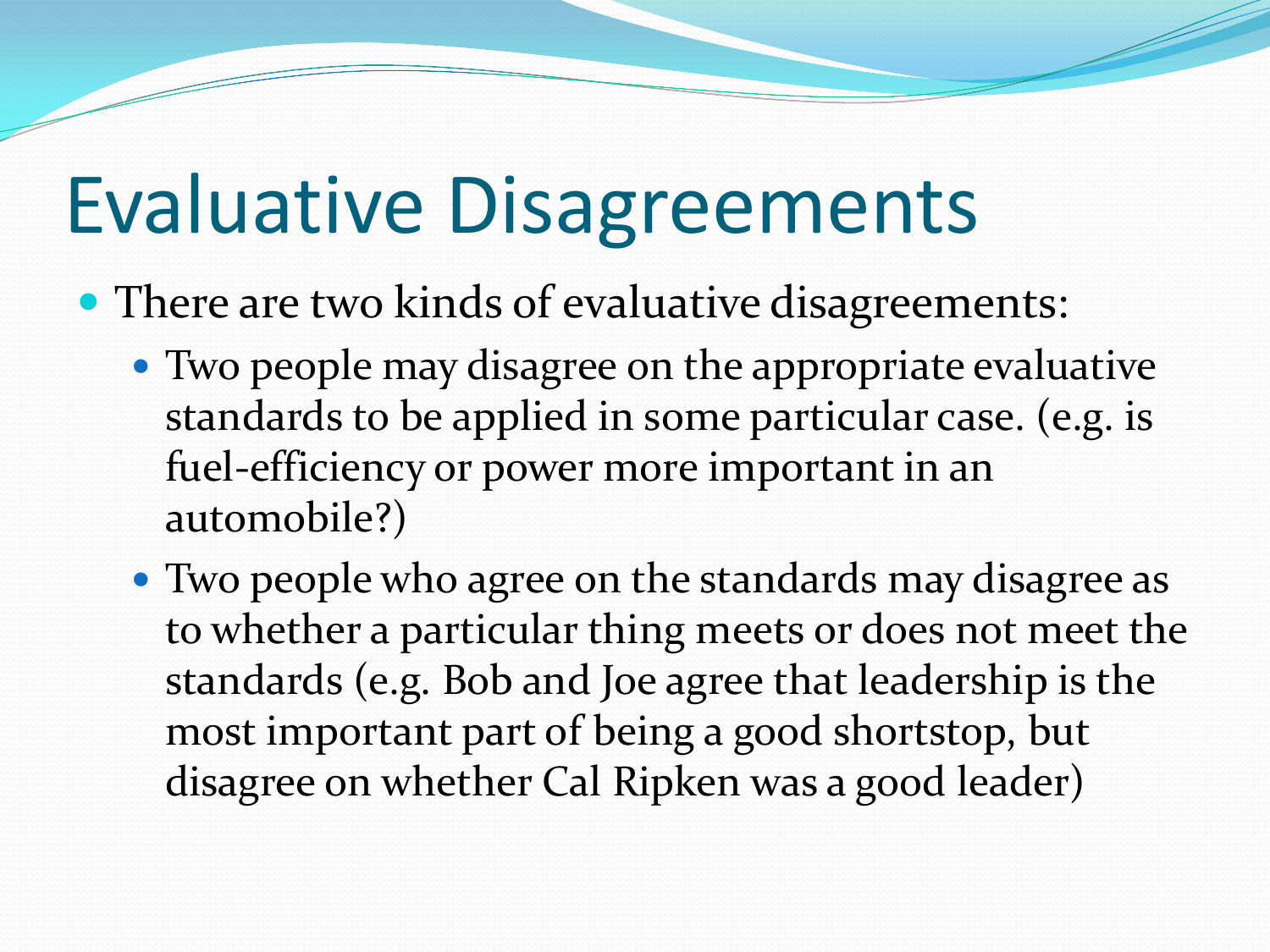#### Identifying Evaluative Language:

- Sometimes whether evaluation is positive or negative is contained in the meaning of the term (e.g. wasteful, deceitful, beautiful, honest).
- Sometimes extra words make an ordinarily neutral descriptive term into a positive or negative evaluative term (too\_equality not contained applicative term (too\_quadity not contain the enough).
- Sometimes whether evaluation is positive or negative is buried in context:
	- A: "Do you think Calvin would be good at basketball?"
	- B: "He's tall"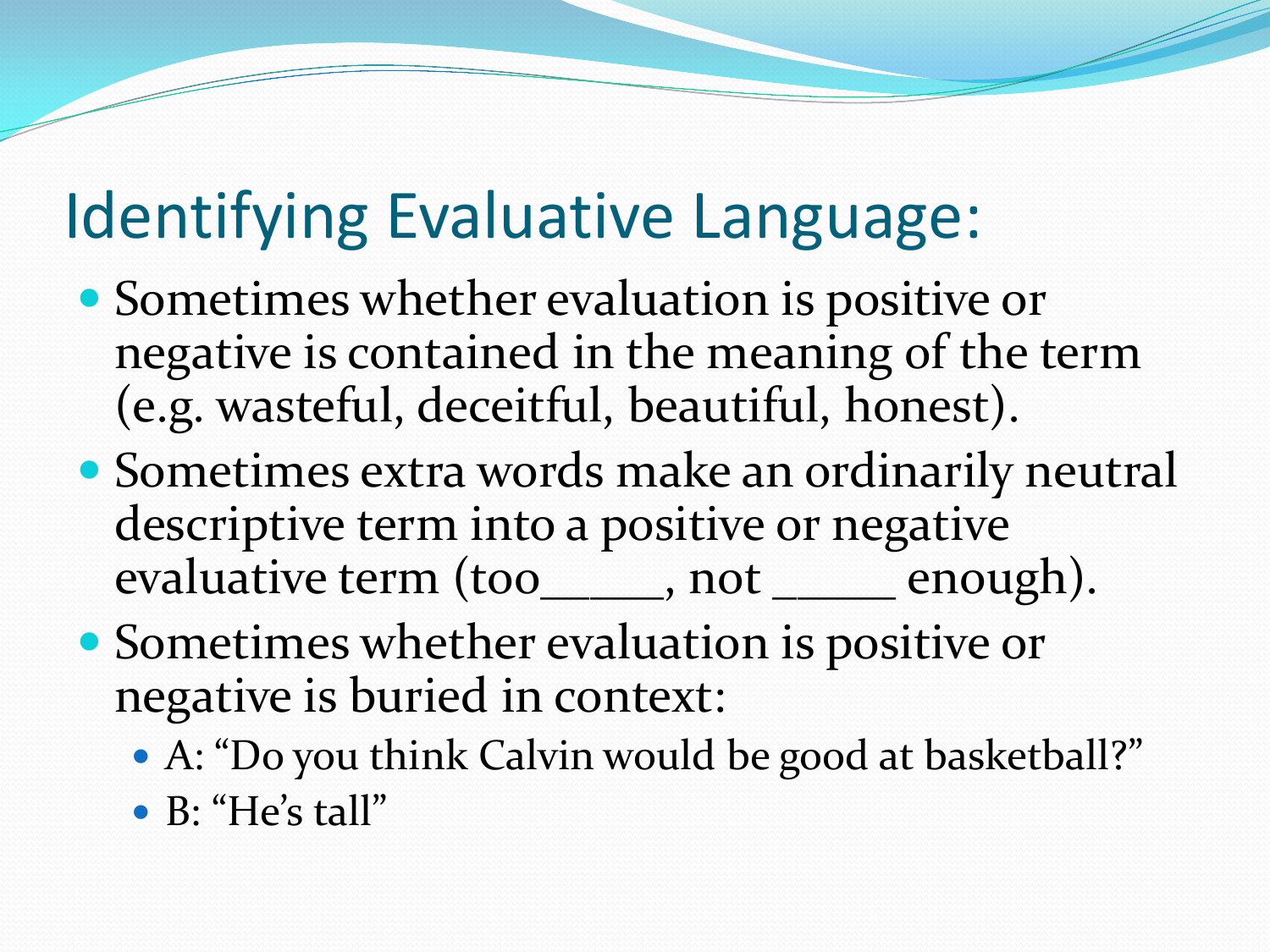#### Identifying Evaluative Language:

- Sometimes whether evaluation is positive or negative is buried in context:
	- A: "Do you think Calvin would be good at basketball?"
	- B: "He's tall"
- We will mostly ignore such cases as the above. The intent is to focus on words whose meanings are evaluative and set aside words that are only evaluative in specific contexts.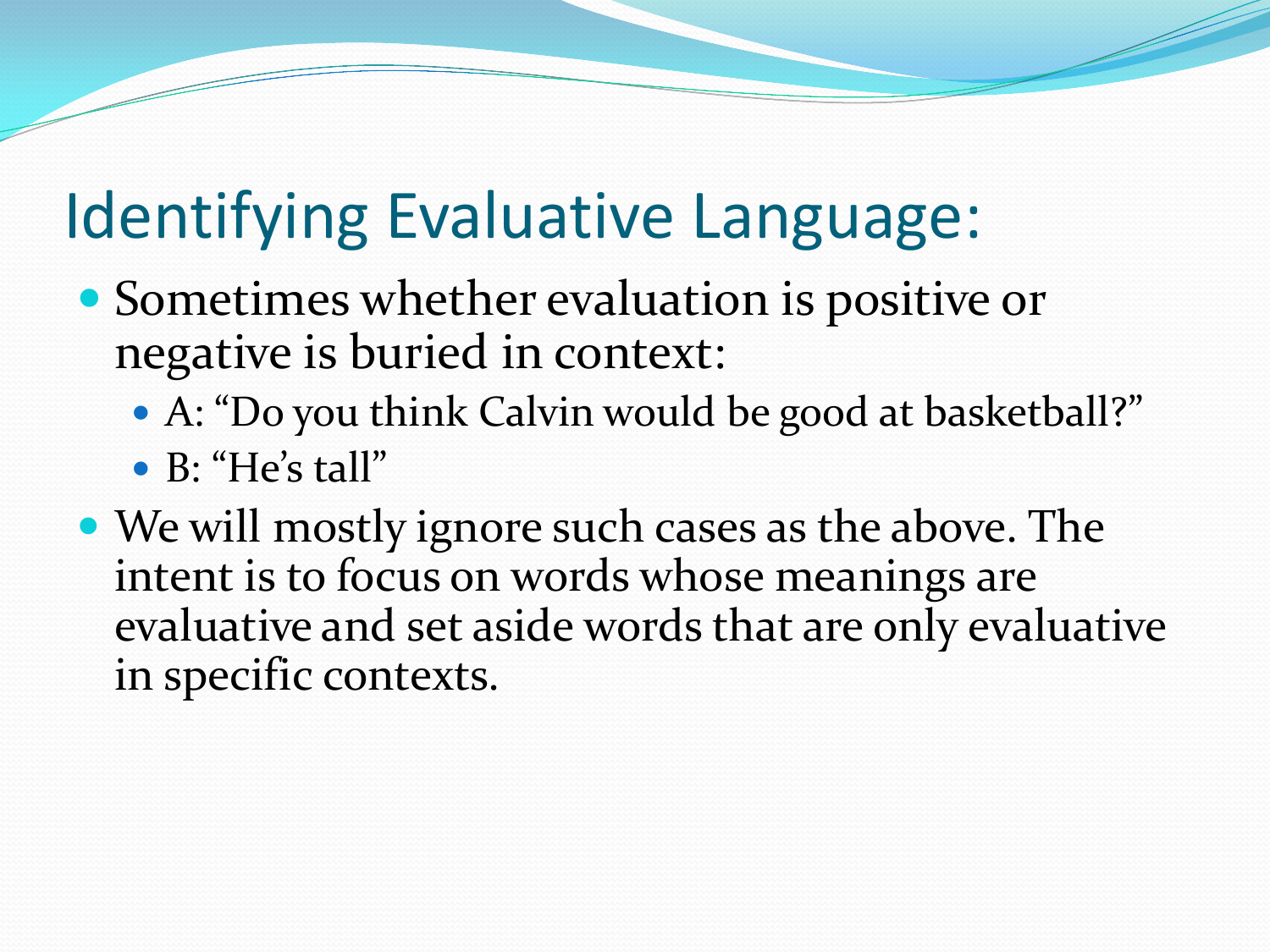## Exercise VI

|        | $1. E+$  | 9. E      |  |
|--------|----------|-----------|--|
| $2.$ D |          | 10. E     |  |
|        | $3. E -$ | $n.$ D    |  |
|        | 4. E-    | $12. F -$ |  |
| 5. D   |          | 13. E-    |  |
| 6. D   |          | 14. D     |  |
| 7. D   |          | $15.$ D   |  |
|        | 8. E-    | 16. E-    |  |

9. E-10. E-12. E-13. E-16. E-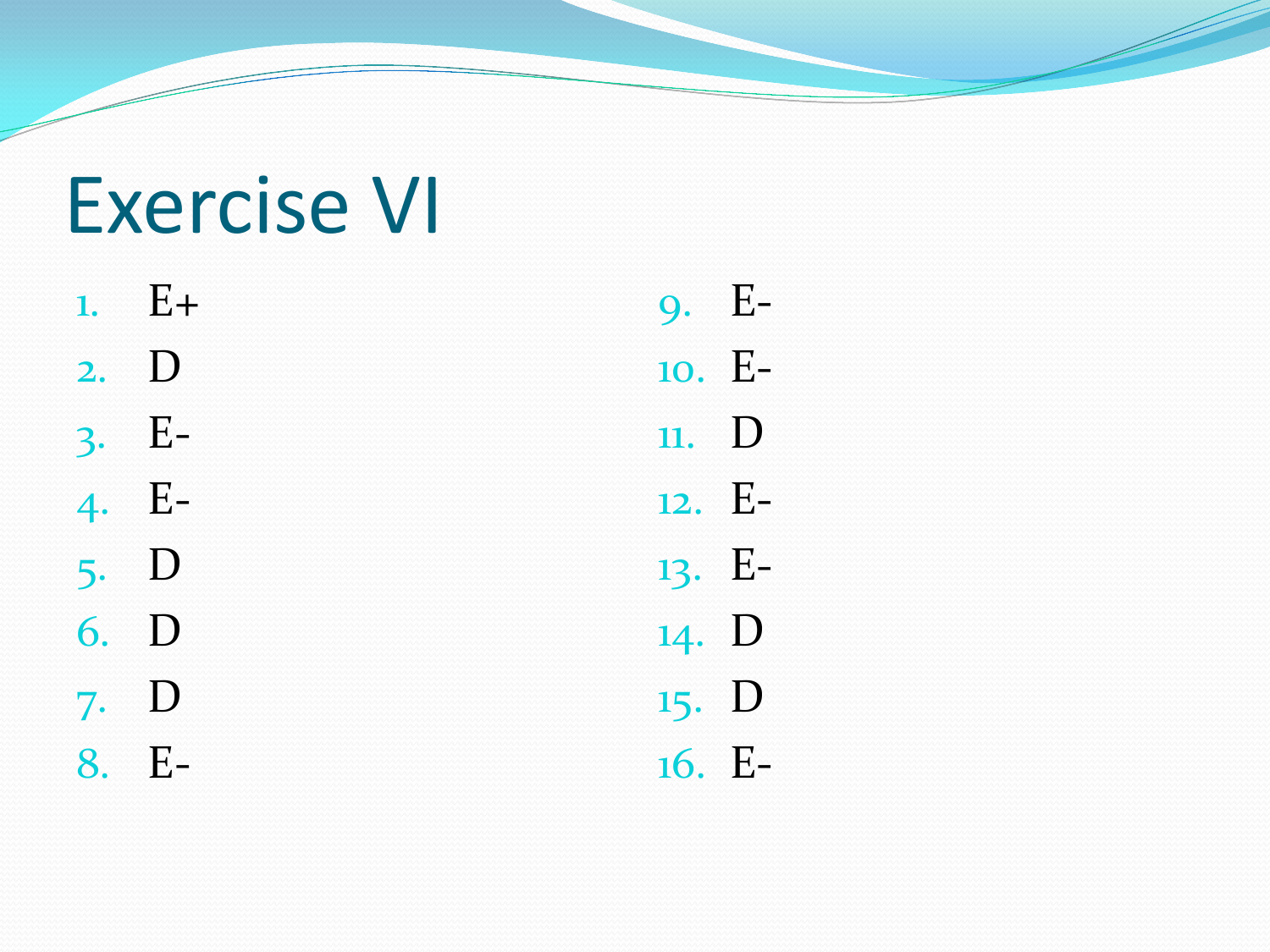### Eupehemism/Dysphemism (1)

- A Euphemism is a word or phrase intended to make something bad sound neutral or good.
- A Dysphemism is a word or phrase intended to make something good or neutral sound bad.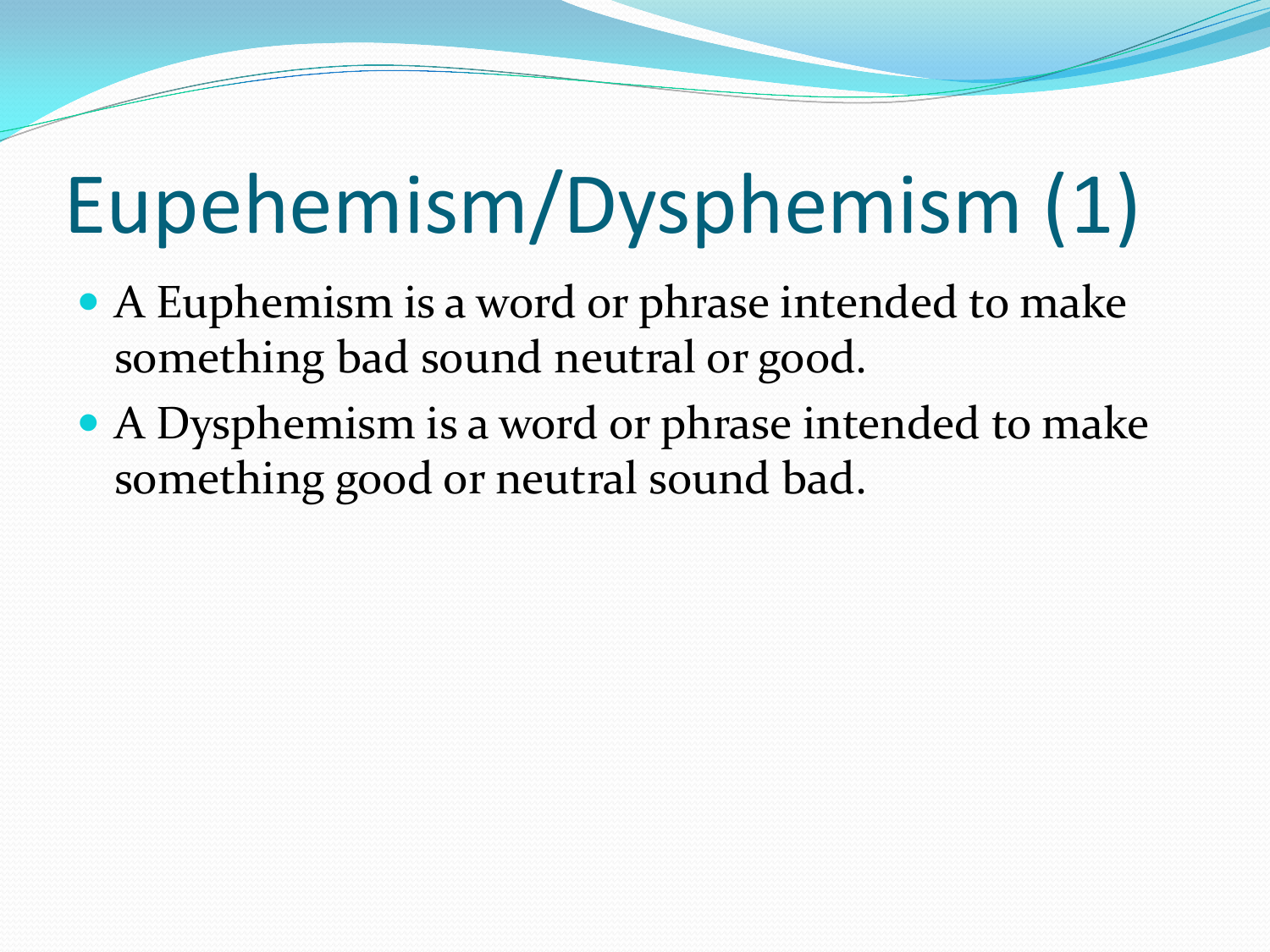# Euphemism/Dysphemism (2)

- The name of every piece of legislation passed at any level of government is a euphemism (these days).
- Euphemisms often replace euphemisms (e.g. toilet, shell-shock)
- Sometimes euphemisms are used out of politeness or sensitivity (e.g. euphemisms for death, PC language)
- Euphemisms sometimes lose their euphemismhood (e.g. lesbian)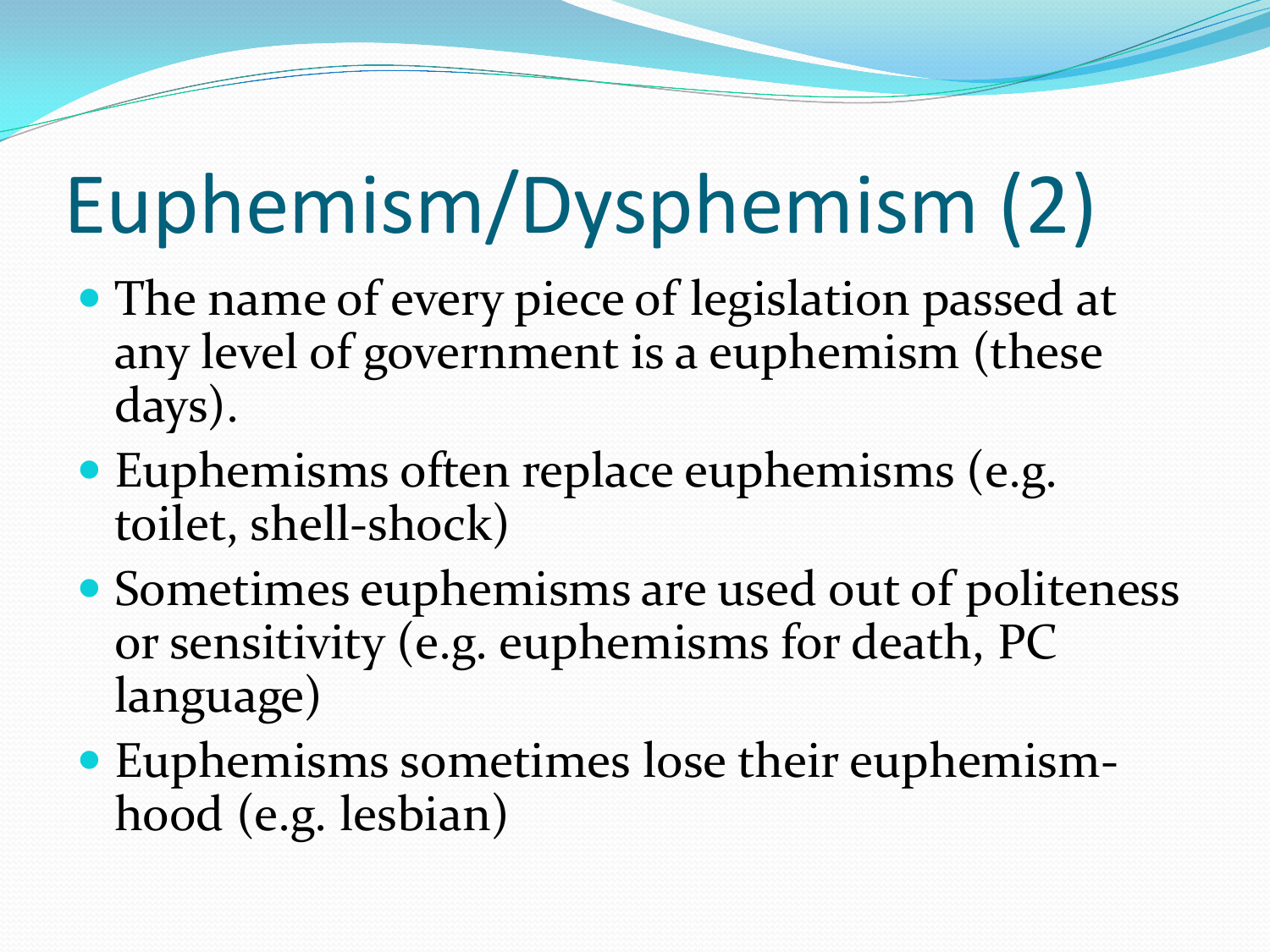# Lesbian…

#### **The Island The Poet**



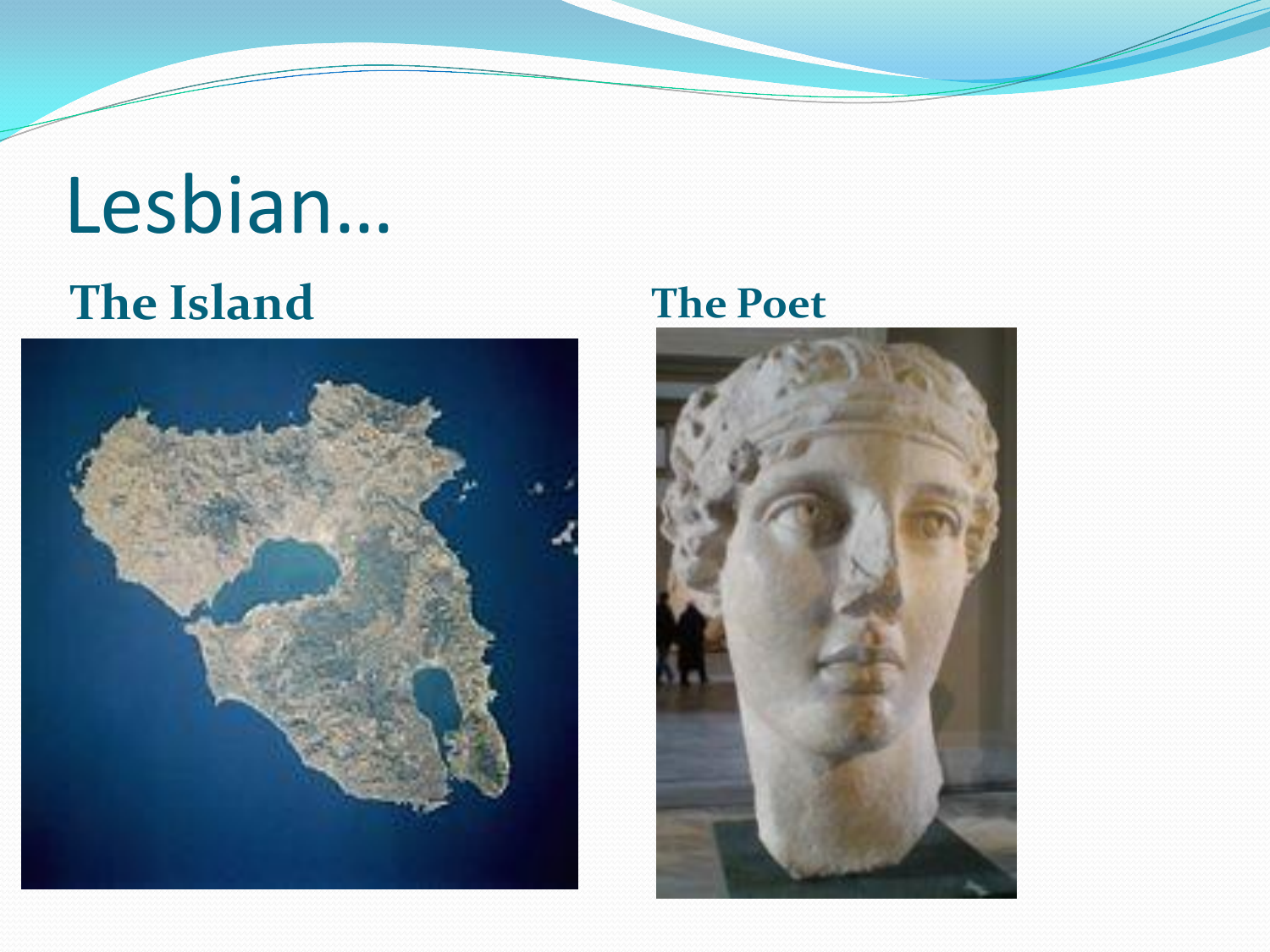### Spin Doctoring

- When Euphemism/Dysphemism is used as a form of attempted mind-control (effective so often it's shameful to our species) we call it spin doctoring
- As an exercise, try to spot euphemistic language in political debate, and change all the euphemisms to the most neutral language you can. This is a decent way to evaluate some political debate and disagreement.